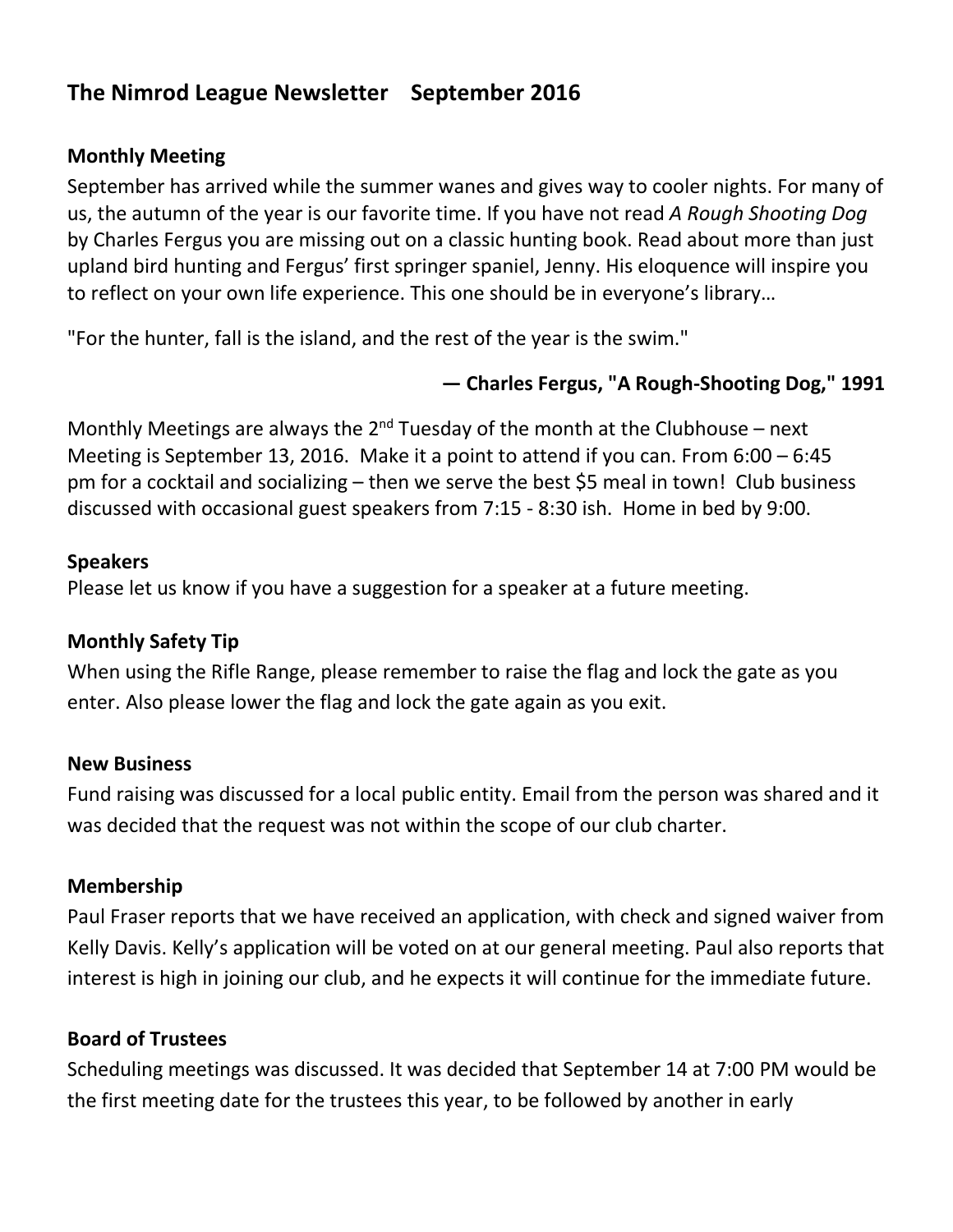December. The date is yet to be determined for December. The plan is to discuss dates at the September 14 meeting.

# **Trap/Skeet**

Paul Fraser also reported that the last two weeks Thursday nights have been better attended. Al Afonso has the kitchen up and running for burgers and such. We encourage everyone to come out on Thursday evenings for a night of shooting and fellowship.

# **Kitchen**

Clean-up is set for Saturday, September 17. Volunteers to help are needed and welcome. There will be coffee and donuts at 8 AM and Bruce Ebbeson will make a great lunch. We will be finished before noon. It is an easy and fun way for members to get in their work hours requirement. Please call Bruce at (508) 853-1589 to volunteer. "Many hands make light work."

# **Rifle Range**

Tom Wiegand was not able to make our board meeting, but Kevin Chviruk notified the board that clean fill was needed to complete our renovations to the range. He has a contact that is local and willing to donate the material and trucking. A location to put the fill was discussed. Further discussion was postponed so Tom could have some input.

# **House**

Ralph Cochran and Joe Afonso reported on the cell phone booster. A small version is available for within the confines of the clubhouse at approximately \$300. A larger booster is available that would also cover the immediate area outside the clubhouse. The cost for that one is around \$900. The consensus of the discussion was that in the clubhouse we have the land line available and having a booster limited to just the building did not make sense. Technology is ever growing and it made more sense that people should be able to leave the building and take a call or make a call outside.

Ralph also raised a concern on dampness in the cellar of the clubhouse. The board advised Ralph that the cost of a dehumidifier was within the budget and should be our first step in trying to solve this problem. Thus, we are now looking into purchasing a dehumidifier.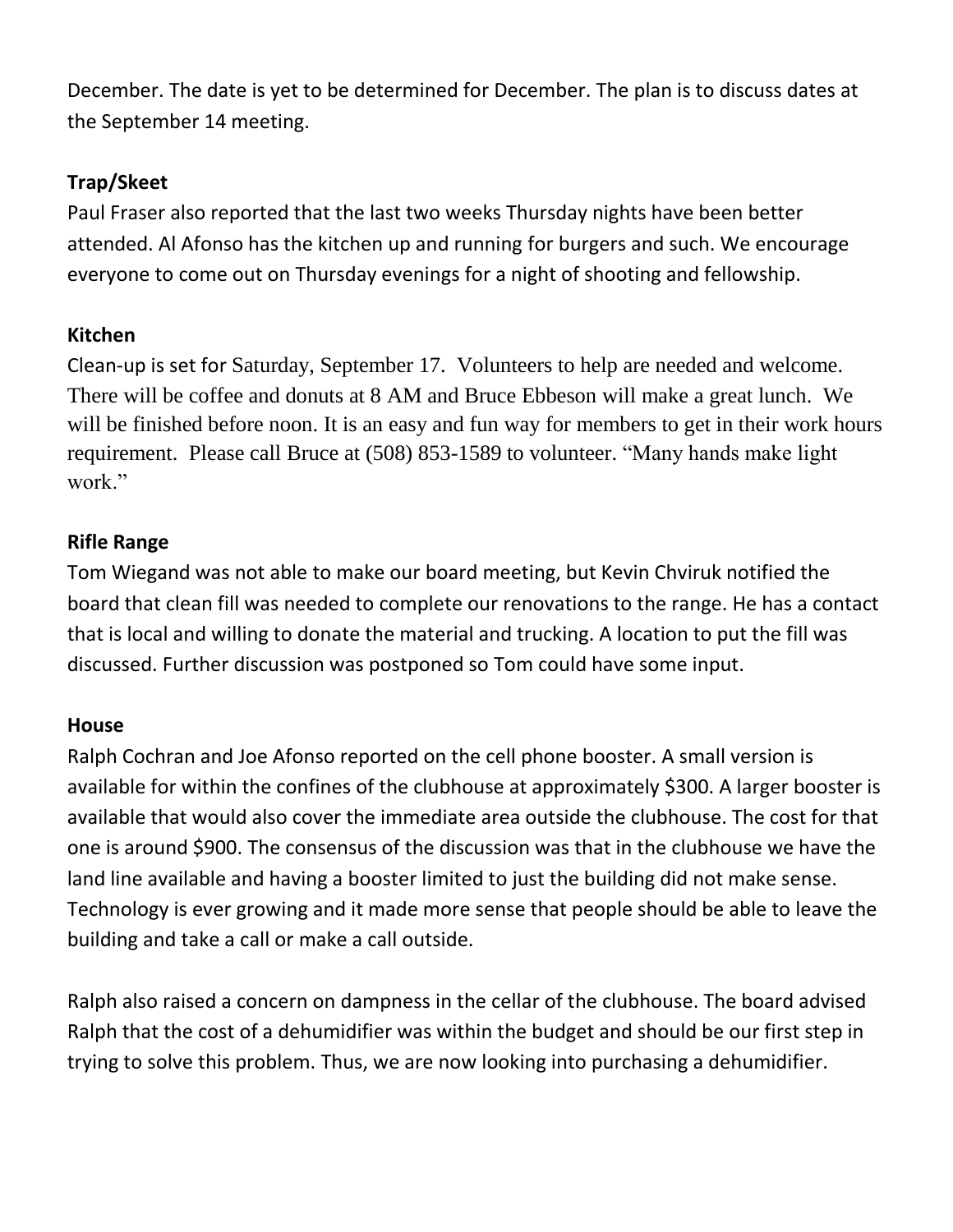# **DON'T FORGET!!! MARK YOUR CALENDAR!!!**

Sunday, September 18<sup>th</sup> is our Chicken Barbecue! We will have Trap from 10 AM to noon, followed by a cash bar cocktail hour with the food served at 1 PM. There will be burgers and dogs for the kids as well as games, archery and much more. Fun for the entire family! You can get tickets at the monthly meeting, at Thursday night Trap and Skeet, or by calling Bob Horgan at 774-272-0327. This is a great day! Come and enjoy!

### **Executive Board**

John Meyer, Gary Salerno, and Chris Erali reported on our Standing Rules committee. The committee compiled prior standing rules, standing rules that needed to be changed, as well as recommended additions. The rules were reviewed and edited by the Board. A list was accepted by the Board and will be voted on by the membership at a future general meeting. This final list will supersede any prior or outdated Standing Rules.

### **Grounds**

Neal Whitehead informed the Board that the finish mower attachment for the tractor is also out for service. It may seem strange to be talking about the upcoming winter while it is still summer but we need to be prepared. Our snowblower will be sent out for service as well in the near future. **Neal is also accepting bids for snow removal.** He requests that anyone interested in plowing to contact him. He would like to have everybody in place before the end of October. Thanks!

### **Finance**

The market fluctuates as we all know. Smart investors stay the course.

### **Bar**

Gary Girardi reports all is well.

### **Birds**

Kevin Chviruk had no news regarding the pheasants. They're growing I'm sure. Kevin meanwhile is processing permits for the club and other necessary paperwork.

# **Revenue**

Roland Morse is completing his term as club treasurer. The year 2016 is rapidly drawing to a close. The club is in desperate need of someone to take on the job of treasurer! If you have